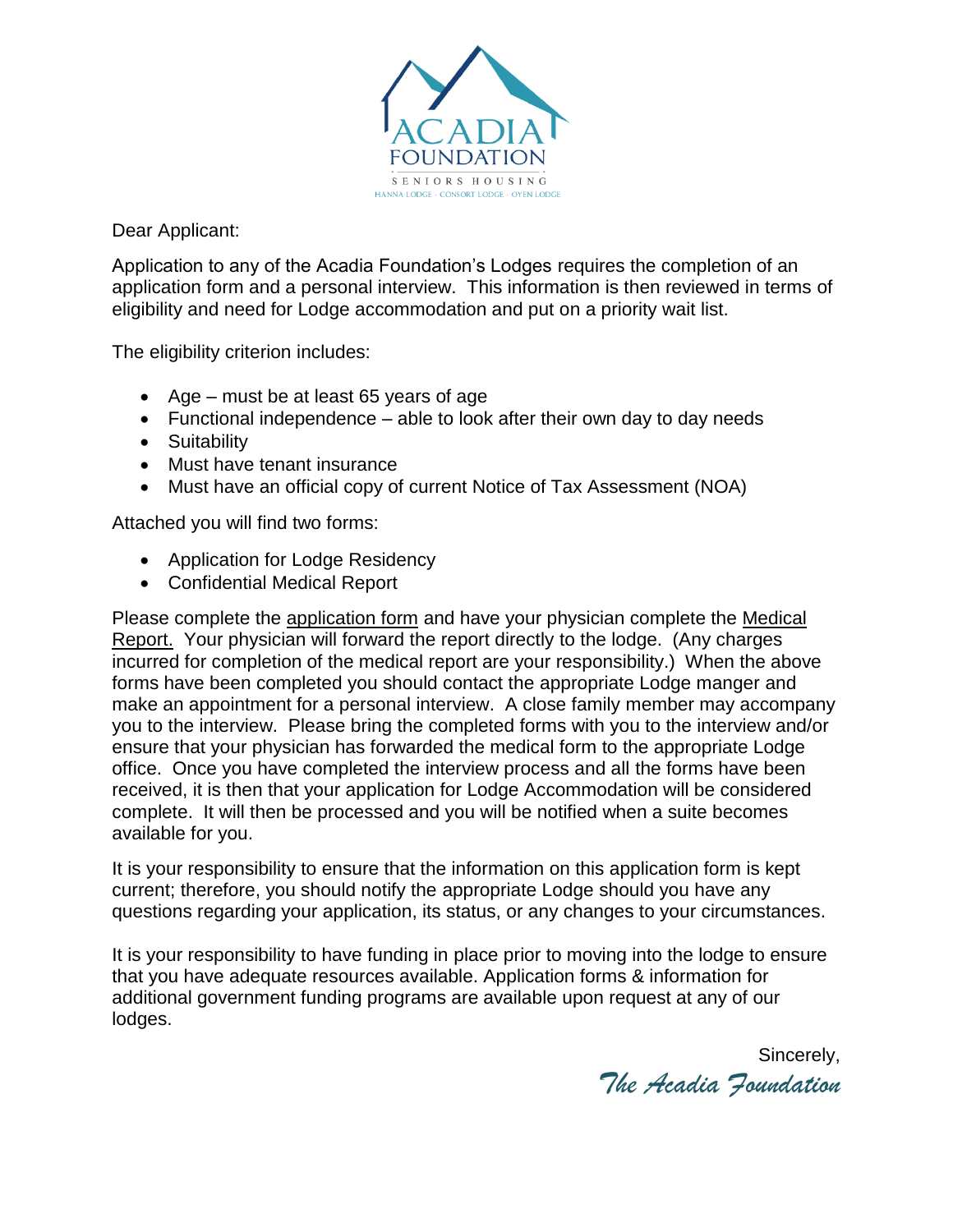# **ACADIA FOUNDATION APPLICATION FOR LODGE RESIDENCY**

Consort Lodge Bag Service 1001 4530 – 52 Ave. Consort, Ab. T0C 1B0 Ph: 403-577-3832 **amanda.wiltse@ acadiafoundation.com**

Hanna Lodge Box 160 603 Palliser Trail W Hanna, Ab. T0J 1P0 Ph: 403-854-3288 Fax: 403-854-2871

Oyen Lodge Bag Service 3000 310-2<sup>nd</sup> St. W Oyen, Ab. T0J 2J0 Ph: 403-664-3661 Fax: 403-664-2964

This confidential information is being collected in accordance with the Alberta Housing Act, in that it is related directly to and is necessary to determine eligibility to applicants for the Consort Lodge. Personal information contained herein may be disclosed if deemed necessary to assess eligibility of applicant. For further information please contact the FOIP (Freedom of Information and Protection of Privacy) co-ordinator for Acadia Foundation.

Please note that incomplete applications or applications submitted without all requested information will not be processed until completed in full.

|                                                                                                                                                                                                                                                                                                                                                                                                            |                  | <b>PLEASE PRINT CLEARLY</b> |      |
|------------------------------------------------------------------------------------------------------------------------------------------------------------------------------------------------------------------------------------------------------------------------------------------------------------------------------------------------------------------------------------------------------------|------------------|-----------------------------|------|
| Surname                                                                                                                                                                                                                                                                                                                                                                                                    |                  | <b>Given Names</b>          |      |
|                                                                                                                                                                                                                                                                                                                                                                                                            |                  |                             |      |
|                                                                                                                                                                                                                                                                                                                                                                                                            |                  |                             |      |
| Date of Birth $\frac{1}{\sqrt{1-\frac{1}{1-\frac{1}{1-\frac{1}{1-\frac{1}{1-\frac{1}{1-\frac{1}{1-\frac{1}{1-\frac{1}{1-\frac{1}{1-\frac{1}{1-\frac{1}{1-\frac{1}{1-\frac{1}{1-\frac{1}{1-\frac{1}{1-\frac{1}{1-\frac{1}{1-\frac{1}{1-\frac{1}{1-\frac{1}{1-\frac{1}{1-\frac{1}{1-\frac{1}{1-\frac{1}{1-\frac{1}{1-\frac{1}{1-\frac{1}{1-\frac{1}{1-\frac{1}{1-\frac{1}{1-\frac{1}{1-\frac{1}{1-\frac{1}{$ | Month, Day, Year |                             |      |
| Marital Status: _____Married/Common Law _____Single _____Widow(er) _____Divorced/Separated                                                                                                                                                                                                                                                                                                                 |                  |                             |      |
| Name and address of responsible party to be notified in case of an emergency:                                                                                                                                                                                                                                                                                                                              |                  |                             |      |
|                                                                                                                                                                                                                                                                                                                                                                                                            |                  |                             |      |
|                                                                                                                                                                                                                                                                                                                                                                                                            |                  |                             |      |
|                                                                                                                                                                                                                                                                                                                                                                                                            |                  |                             | Cell |
|                                                                                                                                                                                                                                                                                                                                                                                                            |                  |                             |      |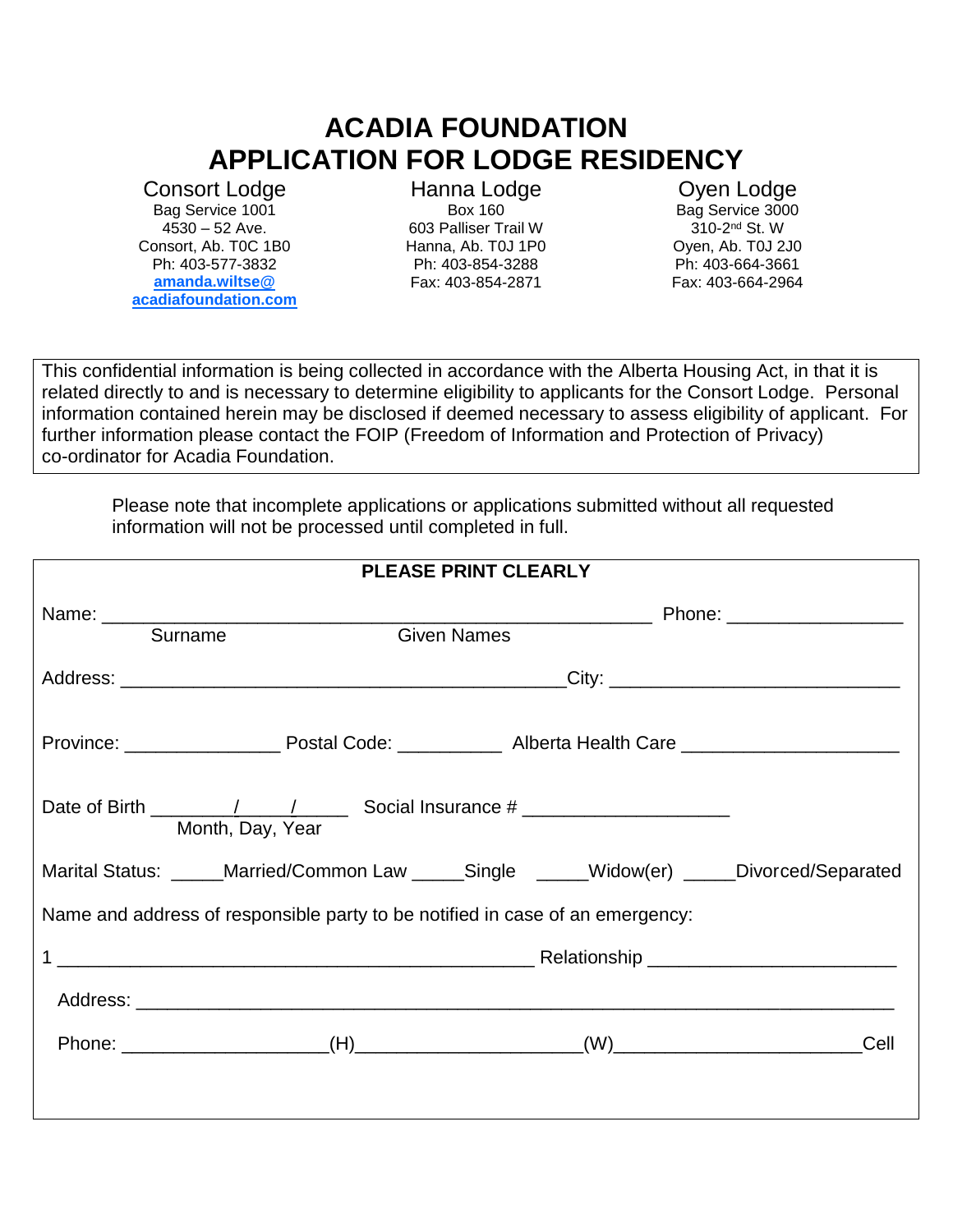|                                | Name and complete address of alternative contacts:                                    |                     |                 |  |  |
|--------------------------------|---------------------------------------------------------------------------------------|---------------------|-----------------|--|--|
|                                |                                                                                       |                     |                 |  |  |
|                                |                                                                                       |                     |                 |  |  |
|                                |                                                                                       |                     |                 |  |  |
|                                |                                                                                       |                     |                 |  |  |
|                                |                                                                                       |                     |                 |  |  |
|                                |                                                                                       |                     |                 |  |  |
|                                |                                                                                       |                     |                 |  |  |
|                                |                                                                                       |                     |                 |  |  |
|                                |                                                                                       |                     | $\mathsf{Cell}$ |  |  |
|                                |                                                                                       |                     |                 |  |  |
|                                |                                                                                       |                     |                 |  |  |
|                                |                                                                                       |                     |                 |  |  |
|                                | Have you lived in an Acadia Foundation Lodge or apartment in the past? ________Yes    |                     | <b>No</b>       |  |  |
|                                |                                                                                       |                     |                 |  |  |
| When are you prepared to move? |                                                                                       |                     |                 |  |  |
|                                | Please indicate the reason(s) you are applying for lodge accommodation:               |                     |                 |  |  |
|                                | ____ preparing nutritious meals is difficult _____ not eating properly, poor appetite |                     |                 |  |  |
|                                | Do you receive meals on wheels?                                                       | ______Yes ______ No |                 |  |  |
|                                |                                                                                       |                     |                 |  |  |
|                                |                                                                                       |                     |                 |  |  |
|                                |                                                                                       |                     |                 |  |  |
|                                | What method of transportation do you use? _______Own ________Taxi ______Other         |                     |                 |  |  |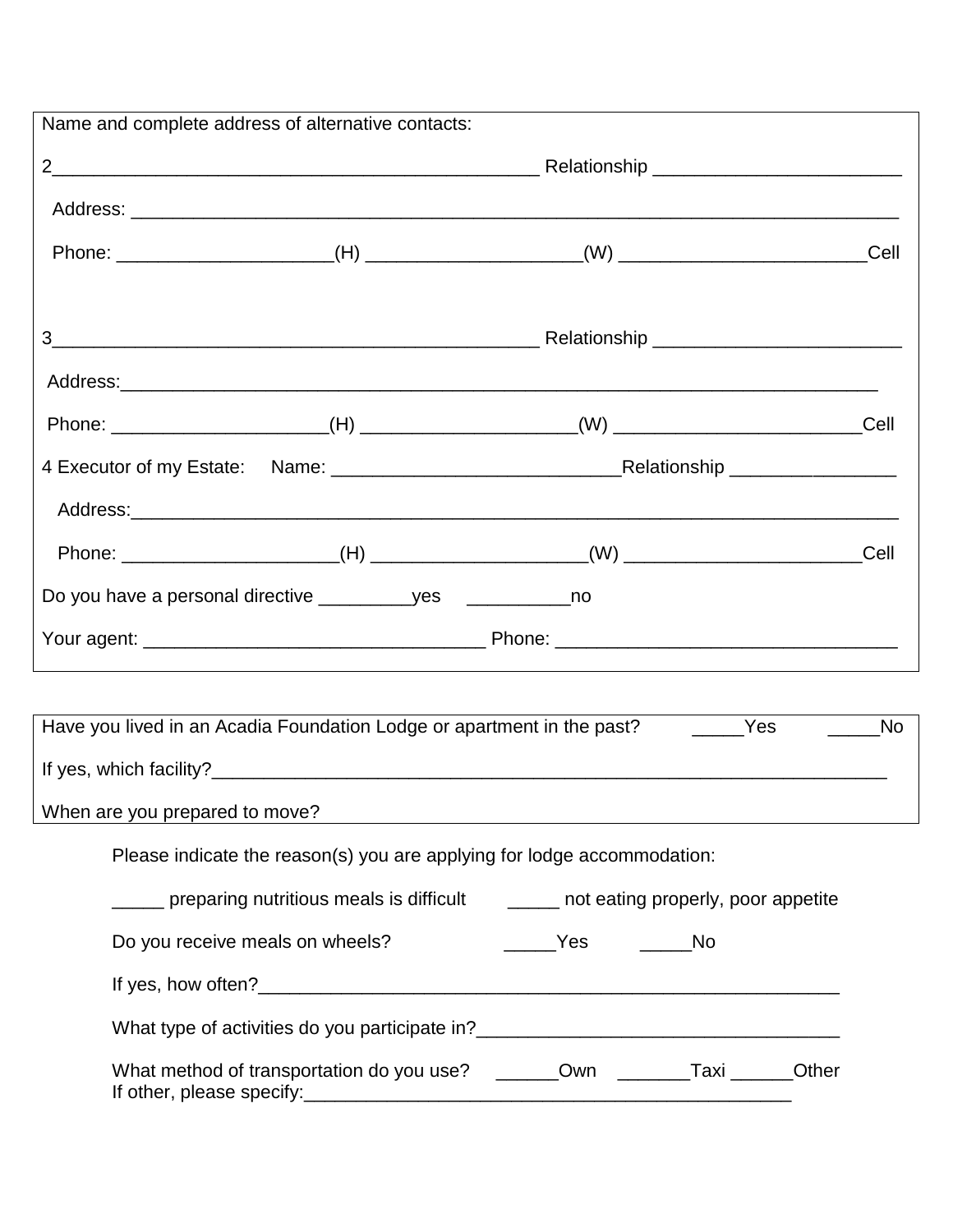| Do you feel secure in current accommodation? _______Yes ________No                                                                                                                                                                                                      |  |
|-------------------------------------------------------------------------------------------------------------------------------------------------------------------------------------------------------------------------------------------------------------------------|--|
| Find current accommodation lonely? ______Yes _______No                                                                                                                                                                                                                  |  |
| Do you use any mobility aids? ________Yes ____________No                                                                                                                                                                                                                |  |
| If yes, what type: ______Cane _______Walker _______Manual Wheelchair                                                                                                                                                                                                    |  |
| Lectric Wheelchair <b>Communist Club</b> Citer                                                                                                                                                                                                                          |  |
| Do you receive Homecare to help with personal care and/or bathing assistance?<br>_____Yes _____No                                                                                                                                                                       |  |
| Difficulty maintaining upkeep of current accommodation?<br>(i.e. yard work, snow shovelling) _________Yes ______No                                                                                                                                                      |  |
| Is housekeeping too much to handle? _____Yes _____No                                                                                                                                                                                                                    |  |
| Concerns regarding the use of stairs? specifically:                                                                                                                                                                                                                     |  |
| <u>__</u> __ entry stairs<br>_____ laundry in basement<br>bedrooms on 2 <sup>nd</sup> level<br>_____ sharing accommodations with family or other                                                                                                                        |  |
| Do you have to share bathroom facilities? ______Yes ______No                                                                                                                                                                                                            |  |
| Do you currently: _____Own ______Rent _____Live with Family                                                                                                                                                                                                             |  |
| ____Other ______Social Housing                                                                                                                                                                                                                                          |  |
|                                                                                                                                                                                                                                                                         |  |
|                                                                                                                                                                                                                                                                         |  |
|                                                                                                                                                                                                                                                                         |  |
| Do you receive the Alberta Seniors Benefit? _____Yes ____No If yes, amt: \$_____                                                                                                                                                                                        |  |
| ** PLEASE NOTE: THE TERM "NEXT VACANCY" DOES NOT NECESSARILY<br>MEAN YOU WILL BE THE PERSON CALLED TO MOVE IN WHEN THE NEXT UNIT<br>BECOMES AVAILABLE. IT IS SIMPLY OUR WAY OF DETERMINING IF YOU ARE<br>WILLING TO MOVE IN WHEN YOUR NAME COMES UP, WHETHER IT IS NEXT |  |

**WEEK OR THREE MONTHS DOWN THE ROAD. \*\***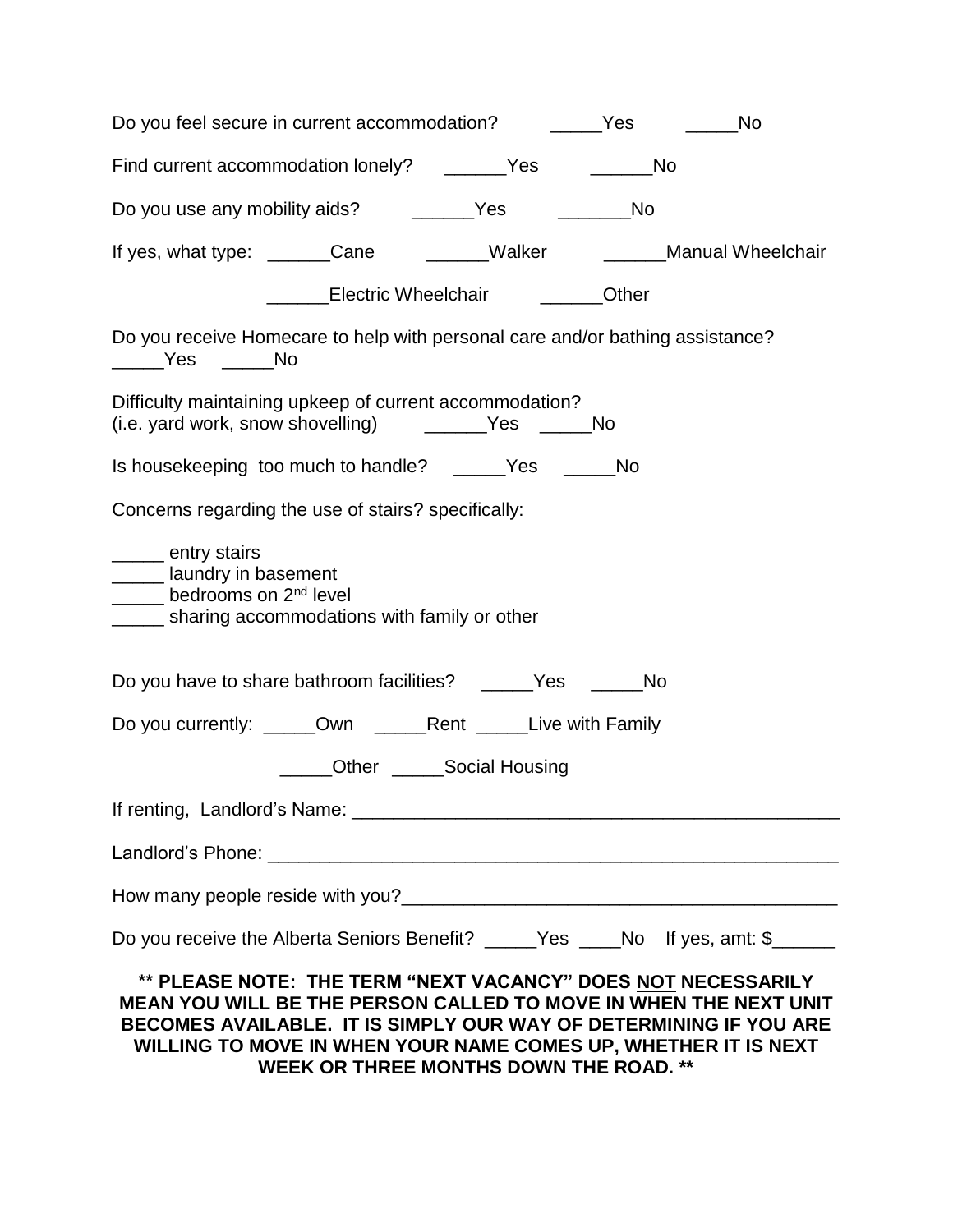#### **FINANCIAL INFORMATION**

In order to process your application, please enclose your most recent copy of your income tax return along with the corresponding Notice of Assessment from Revenue Canada.

| <b>RESIDENCY AGREEMENT</b>                          |  |
|-----------------------------------------------------|--|
| <b>Responsible Party and/or Legal Guardian Form</b> |  |

1. the applicant do agree that should the applicant require any special care, I will make arrangements to accommodate those special needs. This could include providing and arranging additional personal care within the Lodge. All decisions of this nature will be made at the discretion of Acadia Foundation, in accordance with the eligibility requirements for lodge residents. I also agree to pay the costs of any additional personal care if the resident is unable to. In the event of an emergency, lodge personnel reserve the right to contact an outside agency if deemed necessary. Any changes arising from this will be the responsibility of the resident or the responsible party and/or legal guardian.

Responsible Party and/or Guardian Microsoft Controllery Witness

### **AUTHORIZATION FOR RELEASE OF INFORMATION**

\_\_\_\_\_\_\_\_\_\_\_\_\_\_\_\_\_\_\_\_\_\_\_\_\_\_\_\_\_\_\_\_\_\_\_\_\_\_\_ \_\_\_\_\_\_\_\_\_\_\_\_\_\_\_\_\_\_\_\_\_\_\_\_\_\_\_\_\_\_\_\_\_\_\_\_\_\_

1. \_\_\_\_\_\_\_\_\_\_\_\_\_\_\_\_\_\_\_\_\_\_\_\_\_\_\_\_\_\_\_\_\_\_\_hereby authorizes Acadia Foundation to gather relevant information necessary to assess my eligibility for residency in a Acadia Foundation lodge facility. I understand that my application for admission into an Acadia Foundation facility will be kept on file for a period of one (1) year only. If residency has not occurred by that time I understand that it will be my responsibility to re-submit an application.

| Date: | Applicant's Signature: |  |
|-------|------------------------|--|
|       |                        |  |

Date: \_\_\_\_\_\_\_\_\_\_\_\_\_\_\_\_\_\_\_\_\_\_ Witness: \_\_\_\_\_\_\_\_\_\_\_\_\_\_\_\_\_\_\_\_\_\_\_\_\_\_\_\_\_\_\_\_\_\_\_\_\_\_\_

Any other special circumstances that would assist us in processing your application:

\_\_\_\_\_\_\_\_\_\_\_\_\_\_\_\_\_\_\_\_\_\_\_\_\_\_\_\_\_\_\_\_\_\_\_\_\_\_\_\_\_\_\_\_\_\_\_\_\_\_\_\_\_\_\_\_\_\_\_\_\_\_\_\_\_\_\_\_\_\_ \_\_\_\_\_\_\_\_\_\_\_\_\_\_\_\_\_\_\_\_\_\_\_\_\_\_\_\_\_\_\_\_\_\_\_\_\_\_\_\_\_\_\_\_\_\_\_\_\_\_\_\_\_\_\_\_\_\_\_\_\_\_\_\_\_\_\_\_\_\_ \_\_\_\_\_\_\_\_\_\_\_\_\_\_\_\_\_\_\_\_\_\_\_\_\_\_\_\_\_\_\_\_\_\_\_\_\_\_\_\_\_\_\_\_\_\_\_\_\_\_\_\_\_\_\_\_\_\_\_\_\_\_\_\_\_\_\_\_\_\_ \_\_\_\_\_\_\_\_\_\_\_\_\_\_\_\_\_\_\_\_\_\_\_\_\_\_\_\_\_\_\_\_\_\_\_\_\_\_\_\_\_\_\_\_\_\_\_\_\_\_\_\_\_\_\_\_\_\_\_\_\_\_\_\_\_\_\_\_\_\_ \_\_\_\_\_\_\_\_\_\_\_\_\_\_\_\_\_\_\_\_\_\_\_\_\_\_\_\_\_\_\_\_\_\_\_\_\_\_\_\_\_\_\_\_\_\_\_\_\_\_\_\_\_\_\_\_\_\_\_\_\_\_\_\_\_\_\_\_\_\_ \_\_\_\_\_\_\_\_\_\_\_\_\_\_\_\_\_\_\_\_\_\_\_\_\_\_\_\_\_\_\_\_\_\_\_\_\_\_\_\_\_\_\_\_\_\_\_\_\_\_\_\_\_\_\_\_\_\_\_\_\_\_\_\_\_\_\_\_\_\_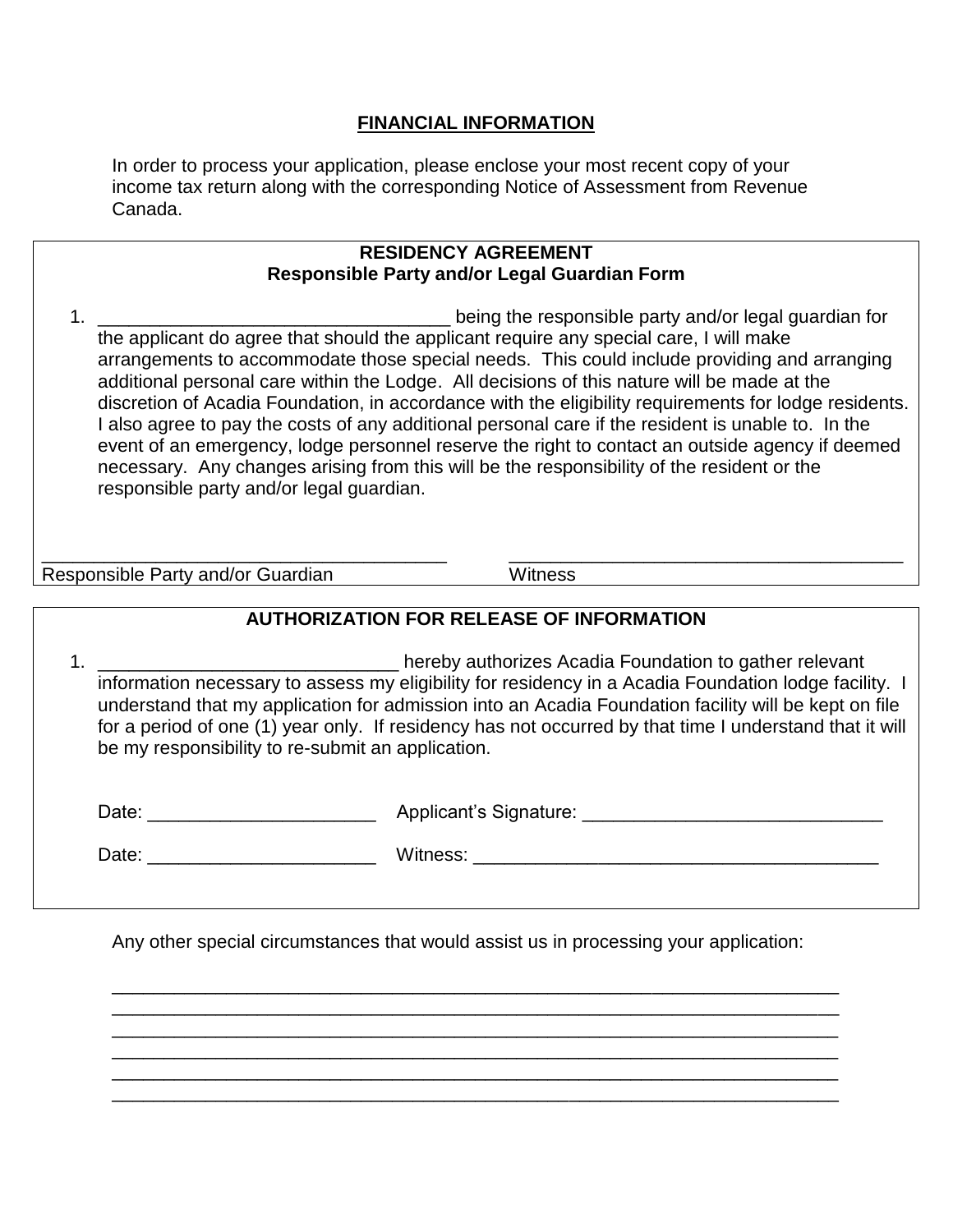#### **FREEDOM OF INFORMATION AND PROTECTION OF PRIVACY ACT (FOIP) CONSENT AND NOTIFICATION FORM**

The freedom of information and Protection of Privacy Act (FOIP) requires that informed consent be obtained for the collection, use and discloses of all personal information that is not authorized under the Alberta Housing Act.

This includes many activities that occur regularly in Lodges/apartments, such as the use of individual and group photos, the listing of names for scheduled activities, and the use of names and pictures in newsletters, annual reports and other public documents. It is the intent that the act should be applied in a common-sense manner and should not negatively affect a person's life. The purpose of this notice is to inform you about the collection, use and discloser of your personal information by the Administration and Management of Acadia Foundation.

#### **NOTIFICATION**

Please be advised that on occasion the media may be present and photographs and/or videos may be taken of you. It is your choice to be present on these occasions and Acadia Foundation will instruct the media to speak directly with you should they wish to obtain personal information.

Please note that photos and/or videos of resident activities that are open to the public may be taken and used for purposes within and outside of Acadia Foundation. Acadia Foundation may not restrict these activities at public events.

Acadia Foundation requires your consent for the following:

- The use of my name, photos and comments in activity calendars, newsletters, or other Acadia Foundation publications.
- The taking of individual or group photos and the use for display purposes inside seniors' facility.
- The use of my name or artwork or other material displayed at Acadia Foundation sponsored displays in the community.
- The taking of photos and/or videos of me participating where Acadia Foundation will use the material.
- The use of my name in listing and/or announcements of awards, activities, birthday celebrations, for the purpose of sending get well cards or use of name tags.
- The use of my name on my room door.
- The listing of my name and room number on the directory board inside the building.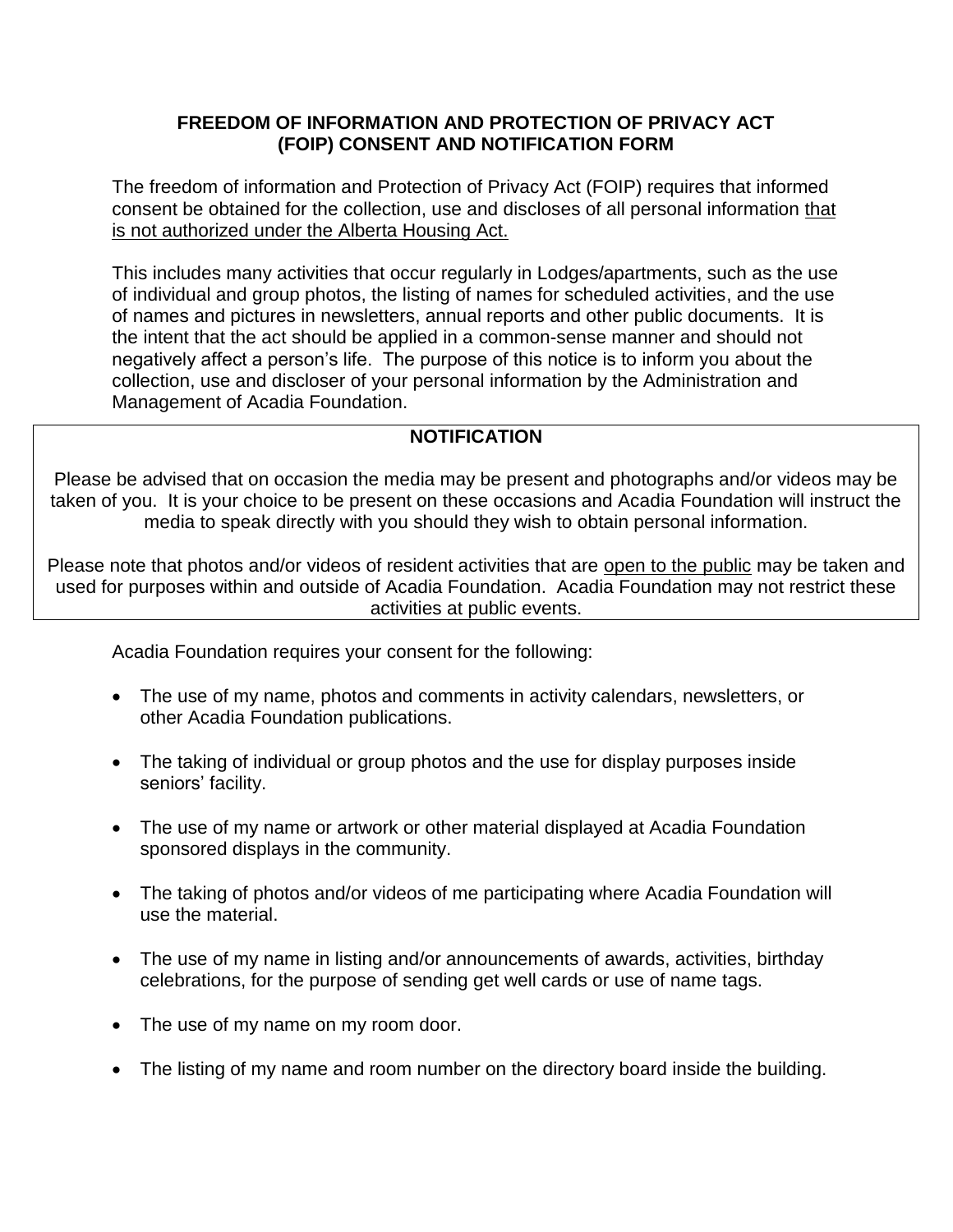- The posting of my name in signup sheets for service providers, bus trips, meal attendance or absence.
- The taking of photos and/or videos of their use, by the media, and me and other organizations where I am interviewed or identified by name.
- The discloser of information concerning my health and social needs to health care professionals and my named responsible party and/or legal guardian.

I consent to the above:

| Applicant Signature: | Date: |
|----------------------|-------|
|                      |       |
| Witness Signature:   | Date: |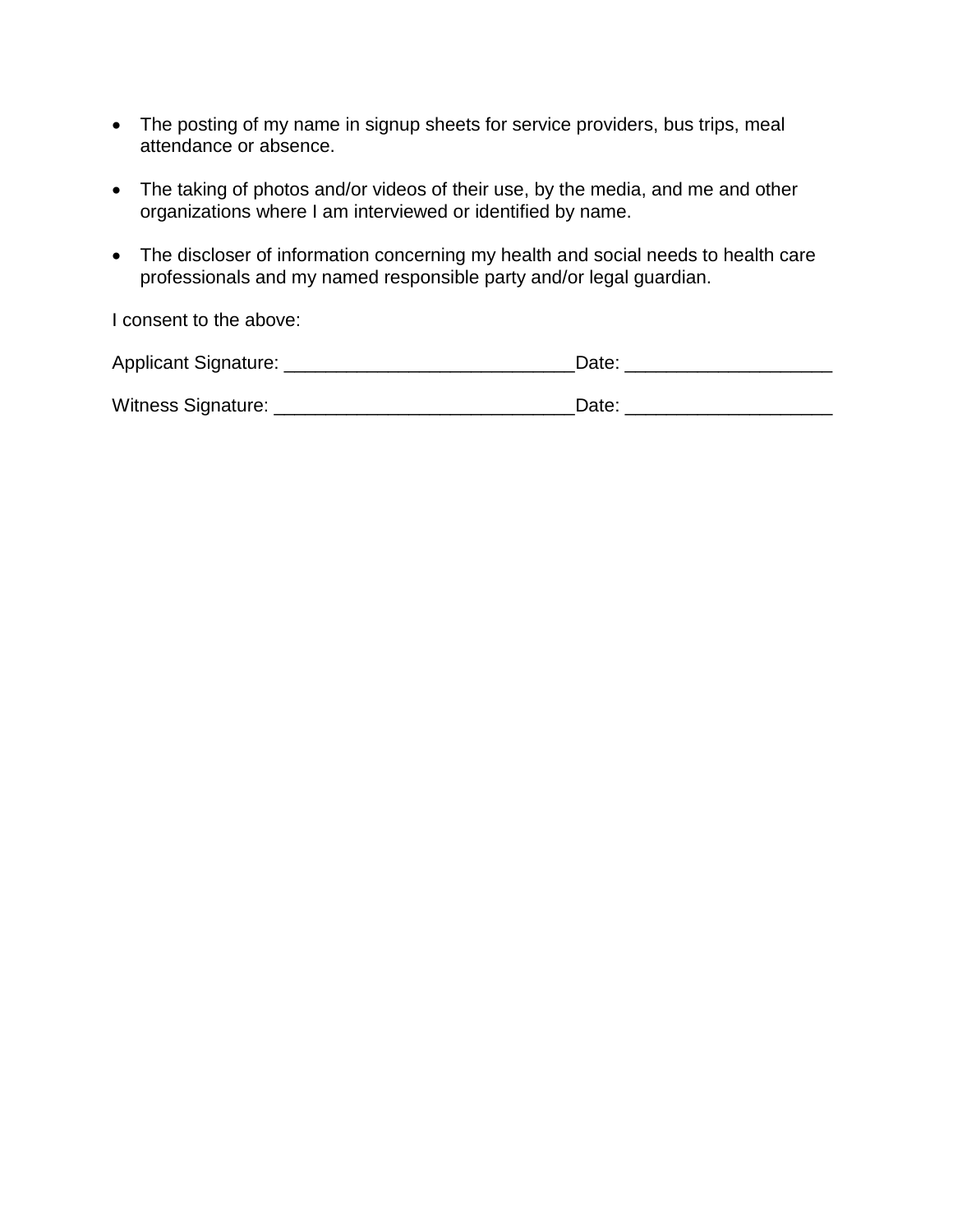#### **AUTHORIZATION FOR RELEASE OF INFORMATION FROM THE MEDICAL REPORT TO THE ACADIA FOUNDATION**

I, \_\_\_\_\_\_\_\_\_\_\_\_\_\_\_\_\_\_\_\_\_\_\_\_\_\_\_\_\_\_\_\_\_\_\_\_\_\_\_\_\_\_\_\_\_\_\_\_\_\_\_\_\_\_(applicants name)

Do hereby authorize and instruct

\_\_\_\_\_\_\_\_\_\_\_\_\_\_\_\_\_\_\_\_\_\_\_\_\_\_\_\_\_\_\_\_\_\_\_\_\_\_\_\_\_\_\_\_\_\_\_\_\_\_\_(Clinic/Physician Name) to release the medical information requested by Acadia Foundation, and I hereby waive any all claims against the person or organization releasing the report, or any of its officers, servants, agents, staff members, or employees for any purpose whatsoever in connection with the communication and discloser of said information.

| Date: | Applicant signature: |  |
|-------|----------------------|--|
|       |                      |  |
| Date: | Witness Signature:   |  |

Acadia Foundation provides affordable Lodge accommodations to ambulatory seniors who have the mental and physical capabilities to perform daily living skills independently with controlled behaviour and good judgement/decision making abilities.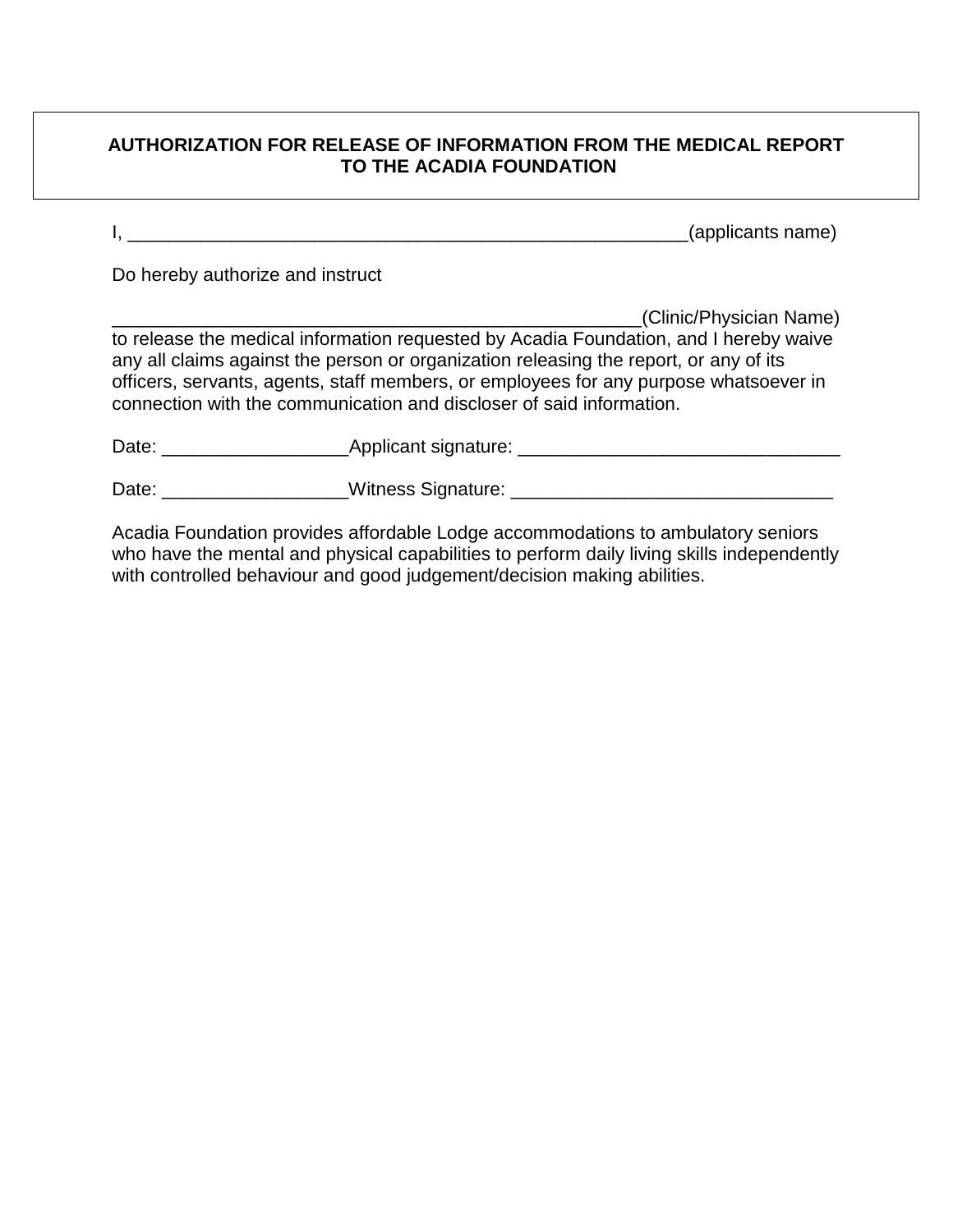## **MEDICAL REPORT Of Applicant Seeking Admission Into The Acadia Foundation**

Consort Lodge Bag Service 1001  $4530 - 52$  Ave. Consort, Ab. T0C 1B0 Ph: 403-577-3832 **amanda.wiltse@ acadiafoundation.com**

Hanna Lodge Box 160 603 Palliser Trail W Hanna, Ab. T0J 1P0 Ph: 403-854-3288 **Fax: 403-854-2871**

Oyen Lodge Bag Service 3000 310-2<sup>nd</sup> St. W Oyen, Ab. T0J 2J0 Ph: 403-664-3661 **Fax: 403-664-2964**

To: Attending Physician **Please DO NOT return this Medical Certificate to the applicant. Please MAIL/FAX/EMAIL directly to the lodge which patient is applying.**  Applicants must have continence of bowels and bladder or have incontinence management.

| Last Name: The Contract of the Contract of the Contract of the Contract of the Contract of the Contract of the |  | First Name: The Contract of the Contract of the Contract of the Contract of the Contract of the Contract of the Contract of the Contract of the Contract of the Contract of the Contract of the Contract of the Contract of th |                               |     |    |
|----------------------------------------------------------------------------------------------------------------|--|--------------------------------------------------------------------------------------------------------------------------------------------------------------------------------------------------------------------------------|-------------------------------|-----|----|
|                                                                                                                |  | Date of Last Examination: Date of Last Examination:                                                                                                                                                                            |                               |     |    |
|                                                                                                                |  | How long has applicant been a patient of<br>yours?                                                                                                                                                                             |                               |     |    |
| Does the applicant use any of the following? Yes No                                                            |  |                                                                                                                                                                                                                                |                               | Yes | No |
| <b>Hearing Aid</b><br>Pacemaker<br>Oxygen                                                                      |  |                                                                                                                                                                                                                                | Colostomy<br>Mobility Aid(s): |     |    |

| Is the Applicant Physically able to wait on himself/herself? ______Yes ______No |                                                                                                                 |  |  |  |  |
|---------------------------------------------------------------------------------|-----------------------------------------------------------------------------------------------------------------|--|--|--|--|
|                                                                                 |                                                                                                                 |  |  |  |  |
|                                                                                 |                                                                                                                 |  |  |  |  |
|                                                                                 | Does the Applicant wear any prosthesis? The Most Chester Most Chester Most Chester Most Chester Most Chester Mo |  |  |  |  |
|                                                                                 | Is the Applicant able to walk independently? ________Yes _________No                                            |  |  |  |  |
|                                                                                 | Walking Aids ______ Wheel Chair ______ Walker ______ Other                                                      |  |  |  |  |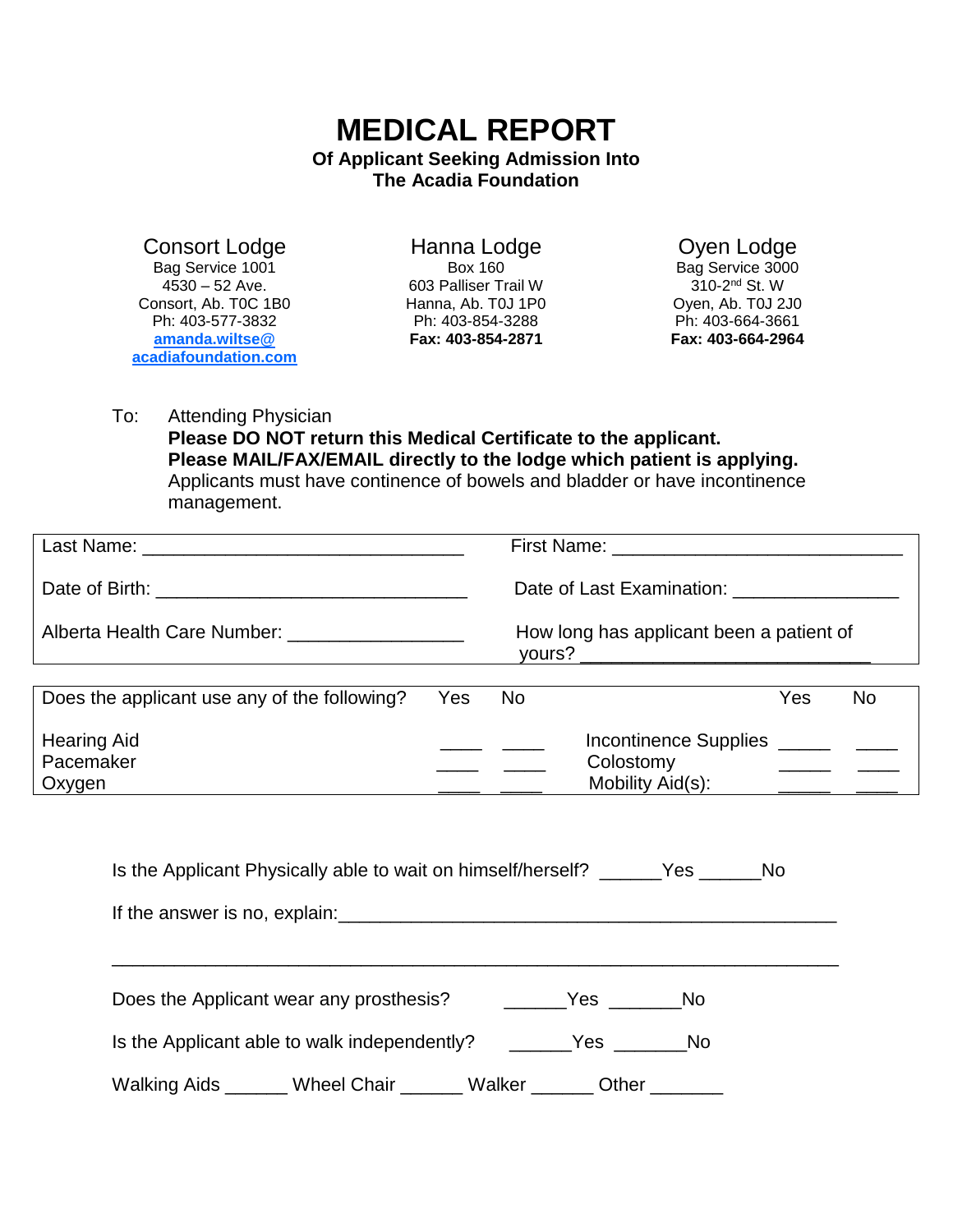|                                                                                                                                                                             |  | ________________ No |
|-----------------------------------------------------------------------------------------------------------------------------------------------------------------------------|--|---------------------|
|                                                                                                                                                                             |  |                     |
| Does the Applicant require any assistance of any kind? (other than financial) ________                                                                                      |  |                     |
| Is the applicant suffering from any chronic disease? _______Yes _______No<br>If answer is yes, how is this disease being managed? (ie diet, medication, injection)          |  |                     |
|                                                                                                                                                                             |  |                     |
| Is the Applicant on a restricted diet? ______ Yes _______No                                                                                                                 |  |                     |
|                                                                                                                                                                             |  |                     |
| Tuberculin Skin test, except for those previously documented positive (Tuberculin skin<br>testing available through local Health Unit). Previous positive _____Yes ______No |  |                     |
|                                                                                                                                                                             |  |                     |
|                                                                                                                                                                             |  |                     |
| Blood Pressure _____________________Weight ______________Height ________________                                                                                            |  |                     |
| Past or Present Medical Illness? _____Yes _____No                                                                                                                           |  |                     |
| If yes, explain:                                                                                                                                                            |  |                     |
|                                                                                                                                                                             |  |                     |
| Past or Present Mental Illness (ie: Depression, Anger Management, Dementia)<br>Yes ______No                                                                                 |  |                     |
| If yes, how would this affect their suitability to function in a Lodge environment?                                                                                         |  |                     |
|                                                                                                                                                                             |  |                     |
|                                                                                                                                                                             |  |                     |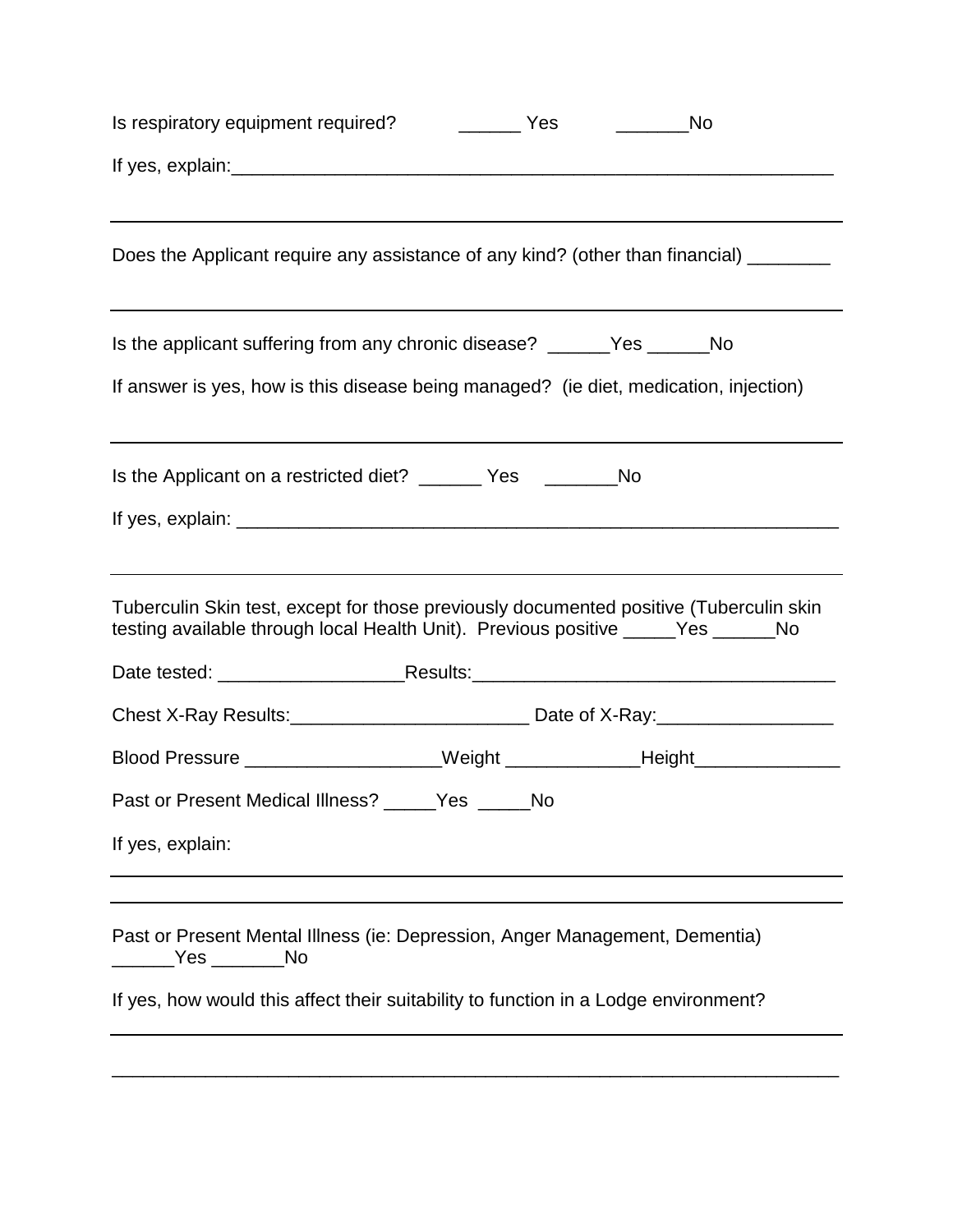|                                                                            | Does Applicant have any allergies? _______ Yes _______No If yes, explain: _______ |                |
|----------------------------------------------------------------------------|-----------------------------------------------------------------------------------|----------------|
|                                                                            |                                                                                   |                |
| Bowel Continence: _____Yes ______No Urine Continence: _____Yes _____No     |                                                                                   |                |
| Colostomy: _______Yes _____No Catheter: ______Yes _____No                  |                                                                                   |                |
|                                                                            | <b>MEDICATION LIST</b>                                                            |                |
| <b>DRUG</b>                                                                | <b>DOSAGE</b>                                                                     | <b>PURPOSE</b> |
|                                                                            |                                                                                   |                |
|                                                                            |                                                                                   |                |
|                                                                            |                                                                                   |                |
|                                                                            |                                                                                   |                |
| Is this Applicant independent in handling medication? ______Yes ______No   |                                                                                   |                |
| Rating of suitability: _____________(A) _______________(B) ____________(C) |                                                                                   |                |
| A) Suitable<br>B) Suitable with minimal assistance (ie: Home Care)         |                                                                                   |                |

**NOTE: NO special or nursing care is provided by Lodge Staff. If the resident requires any further special nursing care after admittance, they may be required to be moved from the Lodge residence.**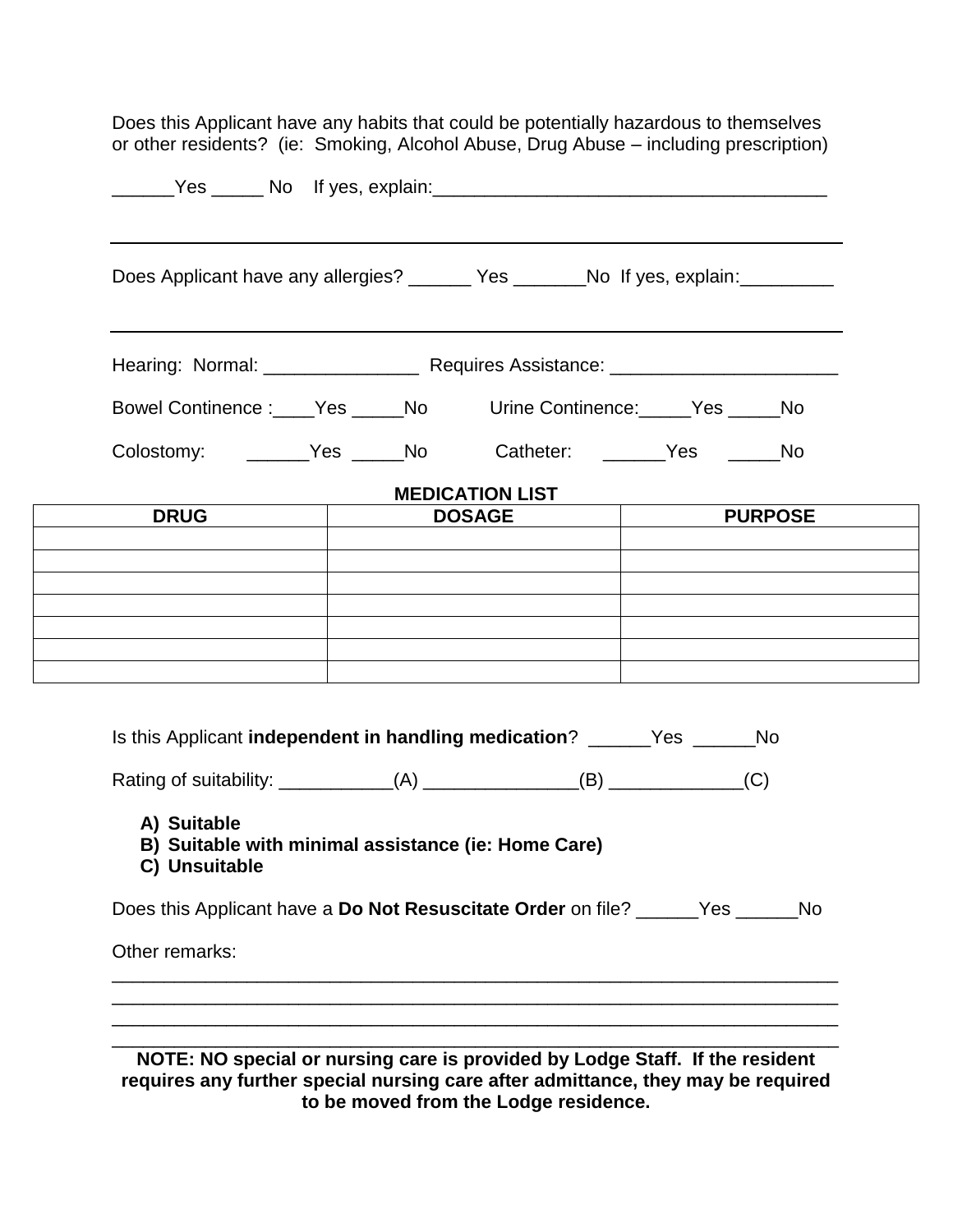| <b>PHYSICAL FINDINGS:</b>             |            |           |                                                                             |  |
|---------------------------------------|------------|-----------|-----------------------------------------------------------------------------|--|
| Is there past or present evidence of: | <b>YES</b> | <b>NO</b> | If yes, give particulars below<br>Please attach additional info if required |  |
| <b>Heart Disease</b>                  |            |           |                                                                             |  |
| <b>Arthritis</b>                      |            |           |                                                                             |  |
| <b>Diabetes</b>                       |            |           |                                                                             |  |
| <b>High Blood Pressure</b>            |            |           |                                                                             |  |
| <b>Stroke</b>                         |            |           |                                                                             |  |
| Incontinence (bowels or bladder)      |            |           |                                                                             |  |
| <b>Respiratory Deficiencies</b>       |            |           |                                                                             |  |
| <b>Nutritional Deficiencies</b>       |            |           |                                                                             |  |
| Depression                            |            |           |                                                                             |  |
| Cognitive Impairment                  |            |           |                                                                             |  |
| Alzheimer's disease                   |            |           |                                                                             |  |
| Wandering                             |            |           |                                                                             |  |
| <b>Mental Illness</b>                 |            |           |                                                                             |  |
| Aggressive/violent behaviour          |            |           |                                                                             |  |
| Parkinson's disease                   |            |           |                                                                             |  |
| Drug sensitivity or allergies         |            |           |                                                                             |  |
| Infectious disease                    |            |           |                                                                             |  |
| Alcohol or drug abuse                 |            |           |                                                                             |  |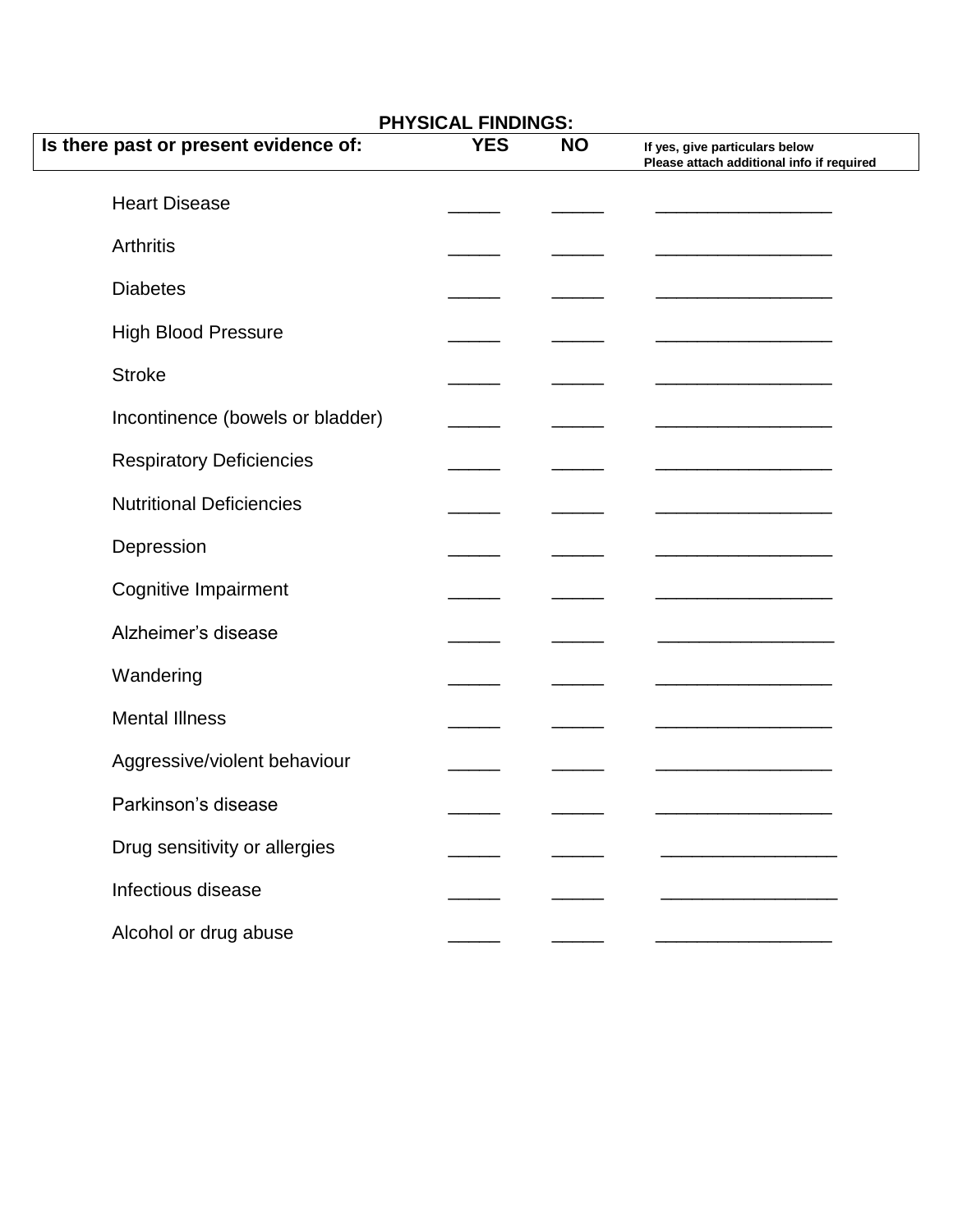| A lodge provides meals, housekeeping services and 24-hour non-medical supervision. Given this<br>information, is your patient independent enough to:                                                                                                                                                                        |                                                                    |           |                               |
|-----------------------------------------------------------------------------------------------------------------------------------------------------------------------------------------------------------------------------------------------------------------------------------------------------------------------------|--------------------------------------------------------------------|-----------|-------------------------------|
| 1 Physically manage personal care including dressing?<br>2 Ambulate to and from a central, congregate dining room?<br>3 Maintain an appropriate level of personal hygiene?<br>4 Perform daily living skills, without cueing or reminding?<br>5 Socially fit in with other seniors?<br>6 Administer his/her own medications? | <b>YES</b><br>$\overline{\phantom{a}}$<br>$\overline{\phantom{a}}$ | <b>NO</b> | <b>UNKNOWN</b>                |
| Do you consider this application to be mentally and physically suitable to look<br>after him/herself in a seniors lodge setting? _________ Yes                                                                                                                                                                              |                                                                    |           | <b>No</b>                     |
| Name and address of Physician completing application:                                                                                                                                                                                                                                                                       |                                                                    |           |                               |
|                                                                                                                                                                                                                                                                                                                             |                                                                    |           |                               |
|                                                                                                                                                                                                                                                                                                                             |                                                                    |           |                               |
| Clinic Phone: __________________________Clinic Fax: ____________________________                                                                                                                                                                                                                                            |                                                                    |           |                               |
|                                                                                                                                                                                                                                                                                                                             |                                                                    |           |                               |
|                                                                                                                                                                                                                                                                                                                             |                                                                    |           | Date: _______________________ |
| This confidential information is being collected in accordance with Alberta Housing Act, in that it relates                                                                                                                                                                                                                 |                                                                    |           |                               |

This confidential information is being collected in accordance with Alberta Housing Act, in that it relates directly to and is necessary to determine eligibility of applicants for the Acadia Foundation. For questions regarding this information, please contact the Acadia Foundation.

## **THIS MEDICAL REPORT IS VALID FOR SIX MONTHS**